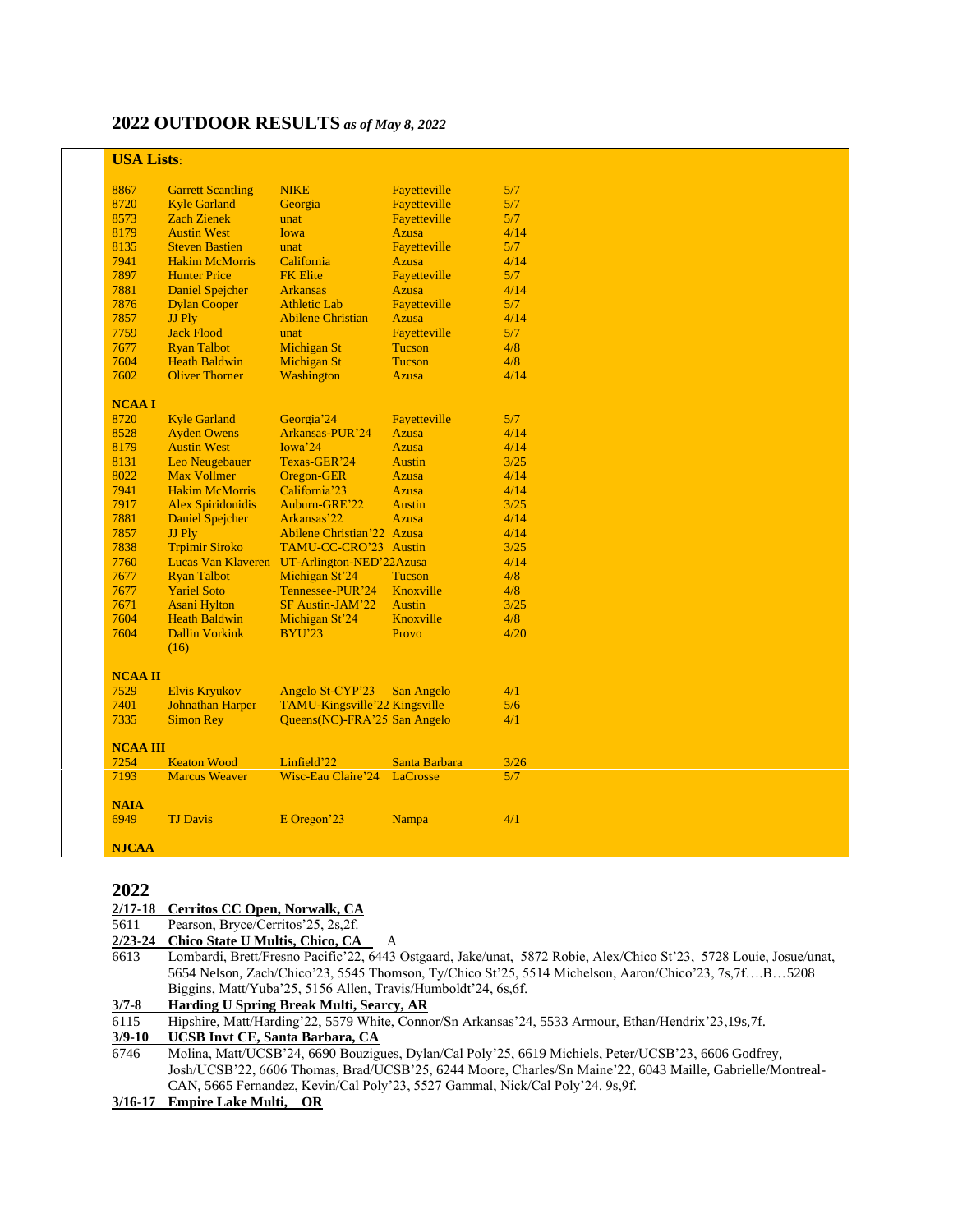- 5985 Miles, Israel/LaneCC'24, 5911 Hernon, Joe/SW OregonCC'25, 5310 Campos-Davis, Mateo/LaneCC'25, 8s,7f.
- **3/16-17 Spring Break Invt, IMG, Bradenton, FL**
- 6443 Adriaanse, Heinrich/Embry-Riddle'24, 5s,4f. HS Div: 5465 Petrov, Victor/IMG Aca'22, 5109 Crofton, Steve/Maclay '23, 3s,3f,
- **3/17-18 49er Classic, UNC, Charlotte, NC**
- 6469 Donoghue, Cameron/Gardner-Webb'22, 5815 Oleson, Thomas/UNC-Charlotte'25, 5s,5f.<br>3/17-18 Wes Kitley Invt, Abilene Christian, Abilene, TX
- **3/17-18 Wes Kitley Invt, Abilene Christian, Abilene, TX**
- 5545 Rogers, Ryland/McMurry'25, 5426 Miller, Sheperd/McMurry'25, 5301 McIntyre, James/Hardin-Simmons'23, 4s,4f. **3/18-19 Bill Webb CE, High Point U, High Point, NC**
- 6378 Mills, Evan/High Pt'24, 5838 Conine, Tucker/High Pt'22, 5671 Hunt, Ryan/UNC-Wilm'23, 5629 Lewis, Brandon/ High Pt'24, 5591 Brinkley, Stephen/High Pt'23, 6s,6f.
- **3/23-24 Texas Relays, Austin, TX**

| 31 L 3 - 24 | Texas Reiavs, Ausum, T $\Lambda$                              |                                                                                                                  |
|-------------|---------------------------------------------------------------|------------------------------------------------------------------------------------------------------------------|
| 8131        | Neugebauer, Leo/Texas-GER'24                                  | 11.10-1.1 726-0.4 1596 202 48.21 14.76-1.7 5088 490 4900 4:48.99                                                 |
| 7917        | Spyridonidis, Alex/Auburn-GRE '22                             | 11.19-1.1 739+1.9 1399 199 49.78 14.27-1.7 4078 500 5321 4:40.58                                                 |
| 7838        | Siroko, Trpimir/TAMU-CC-CRO'23                                | 11.06-1.6 759+1.2 1337 211 51.01 14.32-3.1 3870 490 5377 4:57.93                                                 |
| 7871        | Hylton, Asani/SFAustin-JAM'22                                 | 11.11-0.8 721+0.7 1318 205 49.83 14.50-3.1 3432 430 5984 4:32.76                                                 |
| 7544        | Vorkink, Dallin/BYU'23                                        | $11.61+1.1652-0.2140419051.2715.21-1.7421350058244:28.19$                                                        |
| 7433        | Simulask, Krsito/Oklahoma-EST'23                              | 10.78+1.6 699-0.4 1314 187 49.16 15.04-3.1 3782 480 4409 4:40.25                                                 |
| 7219        | Levesque, Grant/Rice-'25                                      | 11.07-0.8 693+0.2 1220 184 49.04 14.62+0.5 3482 510 4571 5:07.70                                                 |
| 7207        |                                                               | Harper, Johnathon/TAMU-Kingsville'22 11.18-0.8 705+0.7 1256 181 49.51 14.45-3.1 3221 480 5015 4:56.25            |
| 7158        | Grosse, Ben/UConn'22                                          | 11.35 1.6 647+1.0 1314 196 49.29 15.17+1.5 3888 380 5388 4:34.83                                                 |
| 7070        | Frank, Phillip/Texas'24                                       | 11.01-0.8 679-0.3 1274 193 49.53 15.19+1.5 3532 420 4177 4:39.55                                                 |
| 6892        | Lombardi, Brett/Fresno Pacific'22                             | $11.47+1.6614-0.6103618450.8615.41+1.8395344052644:27.41$                                                        |
| 6829        | Wiggins, Cobre/Pittsburgh'22                                  | 11.37-1.1 609+0.2 1323 175 49.06 14.87-0.5 3507 390 5104 4:37.60                                                 |
|             |                                                               | 6632 Murray, John/Auburn'24, 5929 Reyneke, Sebastien/S Alabama'25, 5637 Boon, Scott/Houston Baptist'22 [11.57-   |
|             |                                                               | 1.1 672-0.6 1267 193 dnf 15.58 3492 490 46.70], 5603 Torney, Jordan/UConn'22 [11.32 695-0.3 1204 184 49.49 15.43 |
|             | $-1.8$ 3722 4370], 22s, 17f.                                  |                                                                                                                  |
| $3/24 - 25$ | UC Riverside Multis, Riverside, CA                            |                                                                                                                  |
| 6355        |                                                               | Zapata, Gabriel/Cal Poly-Pom'23, 6233 Maille, Gabriel/unat, 5860 Ely, Sprncer/Long Beach St'23, 5503 Daniels,    |
|             | Max/Mt Sac'25, 5200 Ballentine, Matt/Col/Canyons'25, 9s, 6f.  |                                                                                                                  |
| $3/24 - 25$ | 43 <sup>rd</sup> Aztec Invt, San Diego State U, San Diego, CA |                                                                                                                  |
| 6204        |                                                               | Hubbard, Brian/Air Force'25, 5796 Havens, Jeraqmaih/SD Mesa'25, 5778 Knott, Riley/California'25, 4s,4f.          |
| $3/24 - 25$ | Adams-Klein Multis, Westmont College, Santa Barbara, CA       |                                                                                                                  |
| 7269        | Turner Rostam/ $CAN$                                          | 11 11 - 0 3 663 0 0 1273 187 50 02 15 50 - 0 1 4510 440 5451 4 - 51 76                                           |

- 7269 Turner, Rostam/CAN 11.11-0.3 663 0.0 1273 187 50.02 15.50-0.1 4510 440 5451 4:51.76 7254 Wood, Keaton/Linfield'22 11.01-0.4 662+1.3 1167 196 49.07 14.73-0.1 3524 410 5572 4:38.32
- 6857 Phillips, Tayler/George Fox'22 11.19-0.3 649-0.6 1371 199 51.98 15.37-0.1 3925 360 4928 4:58.10 5979 Shukilov, Michael/Idaho St'25, 5838 Krutzikowsky, Ronan/Linfield;23, 5708 Lemma, Grady/Pacific
- Lutheran'25, 5650 Sorah, Brennen/W Oregon'25, 5530 Hernandez, Ty/Westmont'24, 5401 Szumera, Eli/Masters'24, 5247, Ashour, max/George Fox'25, 18s,16f.
- **3/24-25 Shocker Multi, Wichita State U, Wichita, KS**
- 7178 Brown, Tanner/Wichita St'23 10.38+4.5 674+2.8 1256 196 50.44 15.50-1.8 3712 395 4958 4:44.34 6257 Caster, Colby/Wichita St/24, 6255 Paletti, Nicola/IA Central'24, 5481 Scott, Aries/IA Central'24, 5313 Clough, Wen/unat[Wichita St], 7s,5f,

## **3/24-25 Buc Multi. Whitworth College, Spokane, WA**

6066 Homen, Chris/E Washington'23, 5944 Bothwell, Christian/Lewis-Clark'23, 5834 Conley, Elijah/E Wash'23, 5672 Martin, Jalen/Whitworth'25, 5642 Porterfield, Quintin/E Wash'22, 5534 Tingstad, Joe/Whitworth'23, 5321 Freitag, Braydon/E Wash'23, 5043 Dykstra, Nathan/Whitworth'23, 14s,12f.

## **3/24-25 Emporia State U Relays, Emporia, KS**

6246 Maydew, Payson/unat, 6043 Donahoe, Josh/S Dakota St'23, 5649 Tate, TeVaughn/Highland CC'24, 5s,5f, 3/25-26 Montreat College Invt, Montreat, NC

**3/25-26 Montreat College Invt, Montreat, NC**

5331 Chilton, Nolan/Catawba'22, 5315 Flowers, Rasheed/unat, 5166 Gritzer, Robt/Cardiff Met U'22, 5074 Schronce, Jesse/Catawba'23, 10s,10f,

## **3/25-26 Yellow Jacket MSpring Open, Black Hills St, Spearfish, SD**

6006 Kleinsasser, Travis/S Dakota Mines'24, 5780 Thompson, Aidan/S Dakota Mines'25, 5674 Rhoades, Harley/Chadron St'23, 5428 Brown, Pete/Chadron St'24, 5293 McGlynn, Zach/N Dakota St'25, 5159 Roller, Sam/N Dakota St'25, 5146 McGraw, Conor/Black Hills St'24, 12s,11f.

## **3/25-26 Okla Baptist Invt, Shawnee, OK**

6467 Hipshire, Matt/Harding'22, 5955 Nutter, Zane/Okla Baptist'23, 5910 Griffith, Winston/SW Assem/God'23, 5785 Fellers, Reed/Oklas Baptist'22, 5044 Blacknall, Montrell/SW Assem/God'25, 5s,5f.

## **3/31-4/1 Northwest Nazarene U Multi, Nampa, ID**

6949 Davis, TJ/Eastern Oregon'23 11.19+2.0 660nwi 1227 179 50.16 14.68+1.6 4299 415 4414 4:44.65 6378 Schmidt, Stephen/NW Nazarene'25, 6076 Brown, Caleb/C of Idaho'22, 6041 Mansfield, Judson/E Oregon'24, 4s,4f.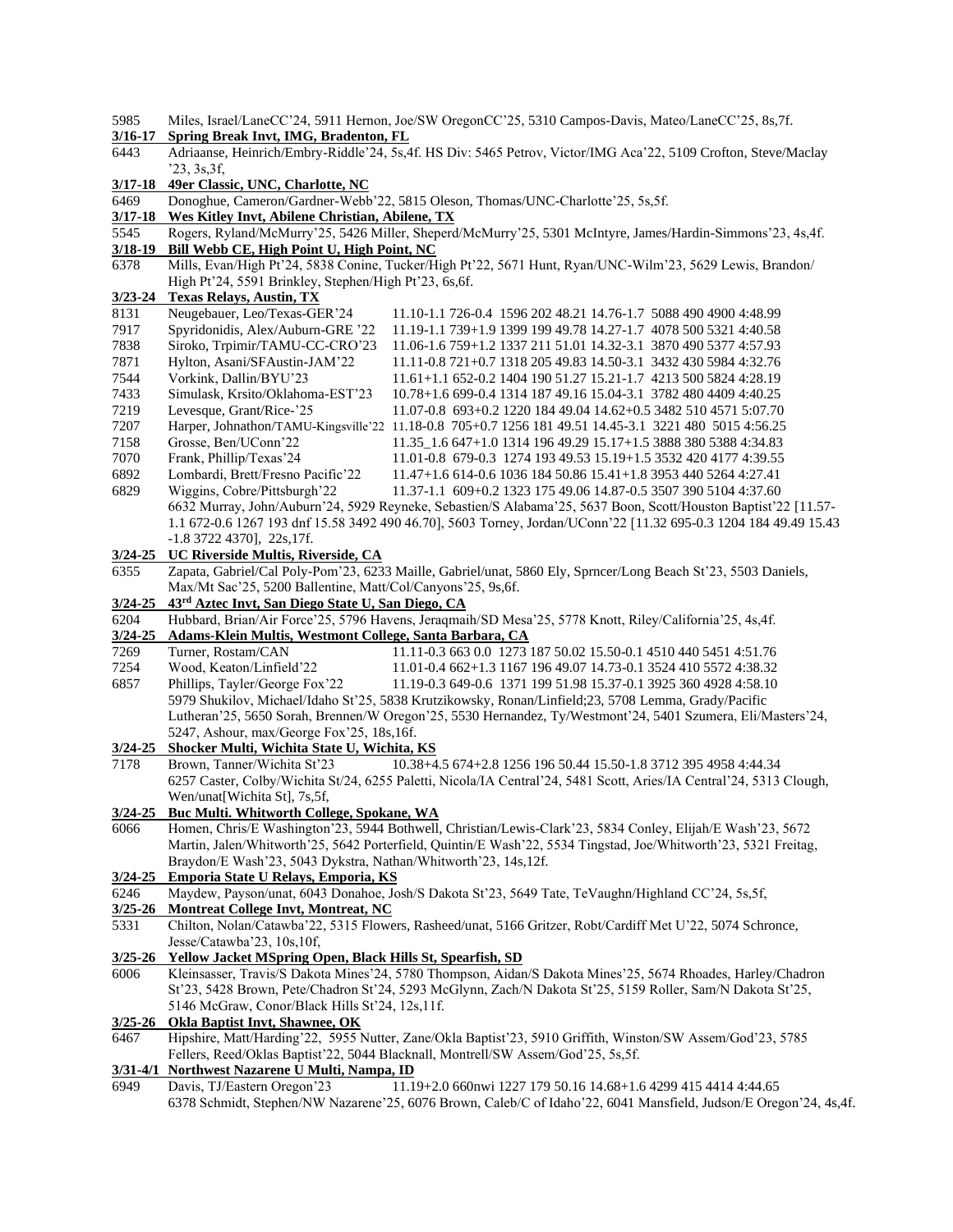|                   | 3/31-4/1 Angelo State David Nobles Relays, San Angelo, TX |                                                                                                                                                                                                                       |
|-------------------|-----------------------------------------------------------|-----------------------------------------------------------------------------------------------------------------------------------------------------------------------------------------------------------------------|
| 7529              | Kryukov, Elvis/Angelo St-CYP'23                           | 10.83+2.5 707+1/9 1473 187 50.29 14.30+4.2 4704 385 5602 5:03.49                                                                                                                                                      |
| 7369              | Pesic, Dragan/unat-CRO                                    | 11.35+3.7 657+1.3 1353 196 50.75 15.02+5.7 4370 435 5330 4:39.40                                                                                                                                                      |
| 7335              | Rey, Simon/Queens(NC)-FRA'25                              | 11.21+3.7 656+1.2 1495 180 51.71 14.82+4.2 4489 485 4589 4:49.68                                                                                                                                                      |
| 7116              | Hudgens, Isaiah/Incarnate Word'24                         | 11.01-1.3 640+2.3 1305 181 48.55 13.93+3.9 3987 485 4095 5:20.63                                                                                                                                                      |
| 7069              | Klei, Niklas/Queens(NC)-GER'23                            | 10.84+2.5 705+0.9 1149 184 48.03 15.71+5.7 3800 395 5018 4:50.03                                                                                                                                                      |
| 7016              |                                                           | Jungmichel, Stefsn/Queens(NC)-GER'23 11.35+3.5 680+2.3 1178 190 50.58 15.23+5.7 3975 415 4837 4:42.59                                                                                                                 |
|                   |                                                           | 6895 Lumpkins, Kyle/Angelo St'23, 6671 Daireaux, Floriasn/Queens(NC)-FRA'25, 6660 Appiah-Konada, Nelvin/S                                                                                                             |
|                   |                                                           | Plains'25, 6640 Sierscki, Kyle/Incarnate Word'24, 6348 Gilliam, Jeremiah/Incarnate Word'24,6338 Goode, Creed/                                                                                                         |
|                   |                                                           | Angelo St'22, 6299 Swinburn, Cade/Angelo St'24, 6089 Melton, Nathan/TAMU-Kingsville'25, 5561 Sneed,                                                                                                                   |
|                   |                                                           | Damarcus/S Plains' 25, 5181 Miller, Shepherd, McMurry' 25, 5158 DeLeon, Roel/TAMU-Kingsville' 24, 19s, 19f                                                                                                            |
| $4/1 - 2$<br>6001 | <b>CMU Invt, Central Methodist U, Fayette, MO</b>         | Smith, Ethan/C Methodist'25, 5796 DeRousse, Mason/Missouri Baptist'23, 5591 Cary, Hunter/Mineral Area'25, 5101                                                                                                        |
|                   | Woolbright, Camden/Missouri Baptist'24, 4s,4f.            |                                                                                                                                                                                                                       |
| $4/1 - 2$         | <b>Garden City CC Invt, Garden City, KS</b>               |                                                                                                                                                                                                                       |
| 5543              |                                                           | Williams, Debonaire/Garden CityCC'25, 5176 Collins, Cameron/GardenCity'25, 5036 Handsaker, Elisha/Garden                                                                                                              |
|                   | CityCC'25, 3s, 3f,                                        |                                                                                                                                                                                                                       |
| $4/6 - 7$         | Wichita State KT Woodman Classic, Wichita, KS             |                                                                                                                                                                                                                       |
| 5962              |                                                           | Roeland, Gage/Lindenwood'24, 5857 Libarski, Wyatt/S Dakota'24, 5813 Johnson, Tdrrell/CSU-Pueblo'24, 5803                                                                                                              |
|                   |                                                           | Distler, Calerb/C Missouri'25, 5751 Tate, TeVaughn/HiglandCC'24, 5535 Skafar, Ambroz/HighlandCC'25, 5468                                                                                                              |
|                   |                                                           | Mason, Reed/Pittsburg St'24, 5318 Eidsness, Eric/S Dakota'25, 5281 Mentz, Felipe/Cowley'25, 5156 Hubbard,                                                                                                             |
|                   |                                                           | Nathaniel/Cowley '25, 5149 Weeter, Noah/South Dakota'22, 5078 Casey, Jake/Lindenwood'23, 5004 Stelljes, Drake                                                                                                         |
|                   | /Missouri Western'24, 17s,14f                             |                                                                                                                                                                                                                       |
| $4/7 - 8$         | Jim Click Shootout, U of Arizona, Tucson, AZ              |                                                                                                                                                                                                                       |
| 7677              | Talbot, Ryan/Michigan St'24                               | 10.74-0.1 689+0.4 1161 190 48.29 15.38+0.6 4391 520 5479 4:53.41                                                                                                                                                      |
| 7604              | Baldwin, Heath/Michigan St'24                             | 11.44-1.3 698+1.0 1437 208 50.63 14.65+2.9 3414 480 5849 4:53.27                                                                                                                                                      |
| 7473              | Steinforth, Till/Nebraska-GER'25                          | 11.08-0.5 749+0.5 1267 193 50.34 13.68+0.6 3586 470 5259 4:53.68                                                                                                                                                      |
| 7325              | Gehr, Dominic/Arizona'22                                  | 11.73-1.3 687+1.5 1257 193 51.90 15.49+2.0 4240 490 5685 4:44.48                                                                                                                                                      |
| 7127              | Galindo Vega. Mauricio/Colo St'24                         | 11.13-0.5 667+0.5 1426 190 49.70 15.60+0.7 4081 320 4590 451.01:                                                                                                                                                      |
| 7113              | Herkert, Jack/Wisconsin'23                                | 11.29-0.5 730+0.6 1213 199 52.16 15,64+0.8 3306 450 4777 4:58.57                                                                                                                                                      |
| 7061<br>6990      | Heinerikson, Kolby/Nebraska'24                            | 11.31-0.1 687+0.7 1260 187 51.03 15.06+2.0 3883 420 5319 4:53.99                                                                                                                                                      |
| 6965              | Murphy, Wyatt/Air Force'22<br>Thompson, Drew/Colo St'24   | 10.77-1.3 672 0.0 1143 193 48.24 14.90+1.3 3182 420 4320 4:54.29<br>11.08-0.5 704+1.4 1234 184 49.77 15.67+0.7 3619 390 4539 4:33.95                                                                                  |
|                   |                                                           | 6774 Algarin, Matthias/Nebraska'24, 6583 Herkert, Max/Wisconsin'23, 6332 Holcombe, Braeden/Air Force'24, 5967                                                                                                         |
|                   |                                                           | Scott, Elijah/Colo St'25, 5435 Lansill Quinn/Wisconsin'25, dnf Ziemek, Zach/unat [10.68-0.5 738+1.8 1520                                                                                                              |
|                   | $14.73+0.84708 = 5062$ ]. 18s,14f.                        |                                                                                                                                                                                                                       |
| $4/7 - 8$         | <b>Tennessee Relays, Knoxville, TN</b>                    |                                                                                                                                                                                                                       |
| 8405              | Oiglane, Janek/EST                                        | 10.89+1.2 742+2.1 1502 200 49.28 14.33+1.6 4305 495 7229 4:39.29                                                                                                                                                      |
| 8133              | Garland, Kyle/Georgia'24                                  | 10.88+1.9 728+1.6 1665 206 50.05 13.91+1.6 4624 445 5679 4:55.10                                                                                                                                                      |
| 7677              | Soto, Yariel/Tenn-PUR'24                                  | 10.67+1.2 756+0.9 1297 188 48.31 14.97+5.6 4277 465 4354 4:42.37                                                                                                                                                      |
| 7210              | Spotswood, Jacob/Va Tech'23                               | 11.19+1.5 695+1.4 1321 194 52.14 15.23+5.5 3691 505 4182 4:49.45                                                                                                                                                      |
| 7155              | Davis, Peyton/Tennessee'24                                | 11.31+1/5 720+1.1 1246 197 52.03 15.10+5.6 3565 405 5274 4:38.04                                                                                                                                                      |
| 7103              | Murphy, Sean/Va Tech'23                                   | 11.24+1.5 649+1.2 1338 194 50.95 15.19+4.4 3778 435 5318 4:54.60                                                                                                                                                      |
| 6953              | Mally, Jacob/Kent St'22                                   | 11.43+1.5 667+0.8 1231 197 53.88 14.61+5.5 3835 435 4327 4:41.62                                                                                                                                                      |
| 6953              |                                                           | Pajus, Karl-Oskar/Dartmouth-EST'25 11.26+1.9 649+0.4 1330 182 48.47 15.51+1.5 3446 425 4016 4:27.10                                                                                                                   |
|                   |                                                           | 6780 Shields, Alex/Kent St'24, 6712 Pereira, Conrad/Va Tech'23, 6704 Gardner, Cason/George Mason'23, 6656                                                                                                             |
|                   |                                                           | Riddle, Cannon/Cincinnati'24, 6590 Berthenet, Damien/Cincinnati'22, 6518 Cashman, Ryan/Dartmouth'23,<br>[10.89+1.5 676+0.6 1054 179 50.19 15.86 3159 425 3059 4:59.29], 6513 Degraff, Shea/SE Missouri'24, 6372 Fick, |
|                   |                                                           | Jordan/Kennesaw St'25, 6256 Shears, Quann/Kennesaw St'24, 6251 Colbert, Andrew/Penn'24, 6224 Readnour,                                                                                                                |
|                   | Isaac/SE Missouri'24, 22s, 19f.                           |                                                                                                                                                                                                                       |
| $4/7 - 8$         | Sun Angel Classic, Arizona St U, Tempe, AZ                |                                                                                                                                                                                                                       |
| 7311              | Jung, Alexander/Kansas-GER'25                             | 11.22+2.3 693+1.7 1248 195 51.47 15.04+1.5 4057 465 5074 4:48.97                                                                                                                                                      |
| 7042              | Vanlierde, Jorg/Grand Canyon'23                           | 11.17+2.3 663+2.4 1300 171 51.82 15.63+1.5 4230 485 4979 4:52.17                                                                                                                                                      |
| 6929              | Nelson, Pat/Grand Canyon'24                               | 11.26+2.3 666+2.3 1232 165 49.18 15.03+1.8 3360 455 4474 4:39.14                                                                                                                                                      |
|                   |                                                           | 6802 Downes, Grant/Kansas'22, 5692 Koch, James/Grand Canyon'23, 5677 Eckert, Clay/Kansas'23, 9s,8f.                                                                                                                   |
| $4/7 - 8$         | Duke U Invt, Durham, NC                                   |                                                                                                                                                                                                                       |
| 7131              | Knight, Gage/Duke'25                                      | 10.65+1.0 730+3.8 1172 190 48.87 15.50+2.8 3403 430 3951 4:42.17                                                                                                                                                      |
|                   |                                                           | 6872 Young, Isaac/N Carolina'25, 6532 Minicus, John/Harvard'24, 6464 Bennett, Michael/Duke'25, 6204 Yelton,                                                                                                           |
|                   |                                                           | Hank/Montreat'23, 6142 Moseley, Jackson/unat, 6007 LeBlanc, Felix/High Pt'25, 5892 Olesen, Thomas/Charlotte'25,                                                                                                       |
|                   |                                                           | 5869 Reynolds, Jack/Boston U'22, 5603 Binkley, Stephen/High Pt'23, 5471 Lewis, Brandon/High Pt'24, 5423 Atkins,                                                                                                       |
|                   | Mykalee/VCU'22, 15s, 12f.                                 |                                                                                                                                                                                                                       |

**4/7-8 UAB Green and Gold Invt, Birmingham, AL**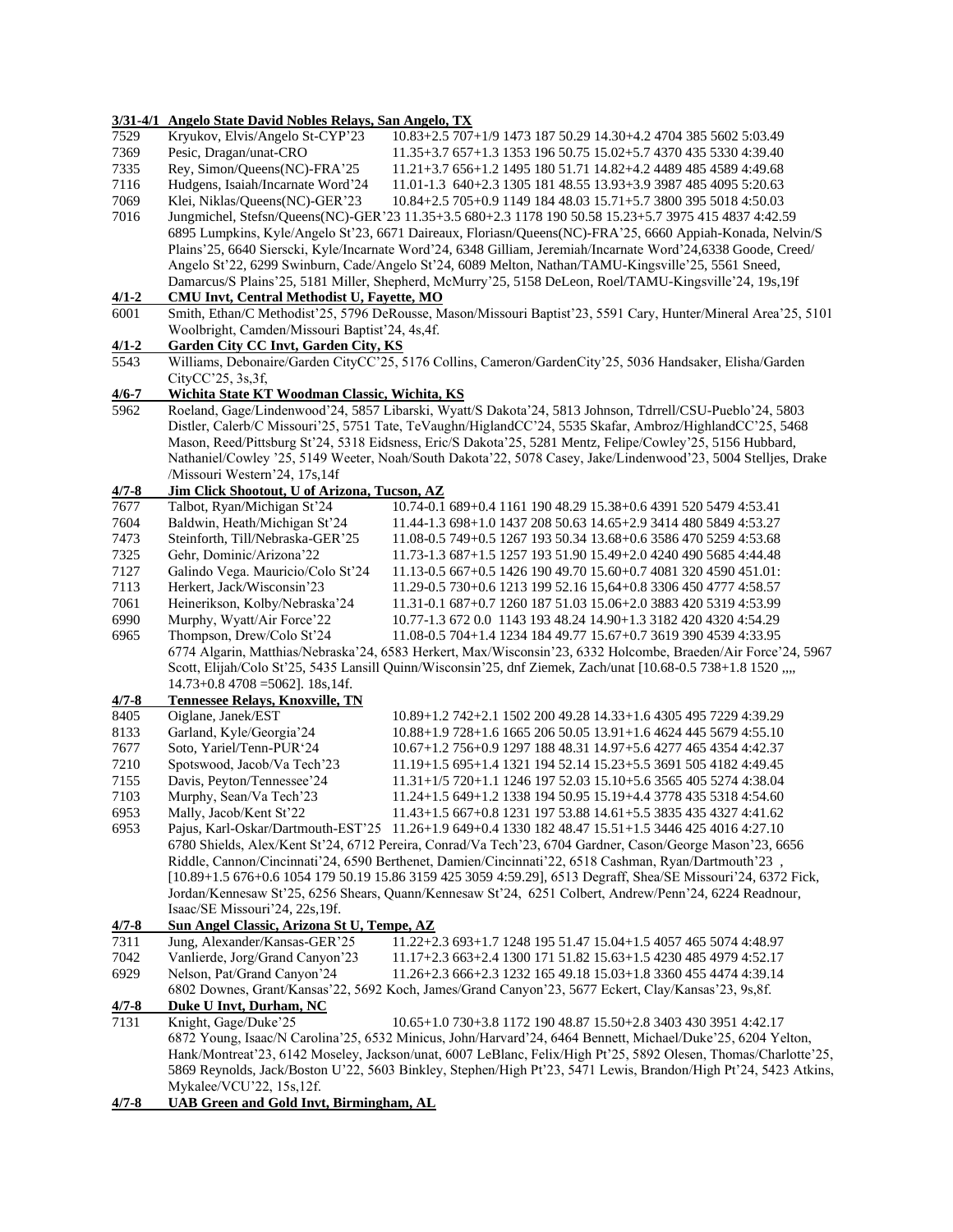| 6793        | Kimberlin, Ty/Samford'24, 6458 Maguire, Stockton/Samford'22, 6391 Hines, Damian/Samford'25, 6189 Williamson,<br>Bryce/Samford'25, 5476 Flores, Micah/Montevallo'24, 5350 Johnson, Justin/Hanover'22, 5193 Raikes, Hayden/Berry |
|-------------|--------------------------------------------------------------------------------------------------------------------------------------------------------------------------------------------------------------------------------|
|             | '25, 5037 Wilcox, Roth/Berry'24, 13s, 12f.                                                                                                                                                                                     |
| $4/7 - 8$   | Messiah College Multi, Grantham, PA                                                                                                                                                                                            |
| 5674        | Maransky, Matt/Misercordia'25, 5664 Burks, Marquise/Frostburg St'25, 5580 Potrebic, Casey/Carnegie-Mellon'25,                                                                                                                  |
|             | 5311 Blatt, Isaiah/Susquehanna'23, 5001 Masser, Joey/Susquehanna'24, 16s,15f.                                                                                                                                                  |
| $4/7 - 8$   | Stan State Multi, CSU-Stanislaus, Turlock, CA                                                                                                                                                                                  |
| 5796        | Nelson, Zach/Chico St'23, 5648 Craven, Justin/Chico'25, 5527 Allen, Travis/Humboldty St'24, 5445 Wiussler,<br>Shea/UC-Santa Cruz'23, 5424 Browne, Dan/UC-Santa Cruz'23, 5216 Travis, Alex/Wm Jessup'24, 9s,9f.                 |
| $4/8 - 9$   | Pepsi Cumberlands Invt, Williamsburg, KY                                                                                                                                                                                       |
| 4479        | Johns, David/Lindsey Wilson'25, 9s,9f.                                                                                                                                                                                         |
| $4/8 - 9$   | LR Bears Invt, Lenoir-Rhyne U, Hickory, NC                                                                                                                                                                                     |
| 6512        | Stomne, Phillip/Lnoir-Rhyne-SWE'24, 6414 Thatcher, Oliver/Lenoir-Rhyne'25, 5967 Thompkins, Nick/Davidson'24,                                                                                                                   |
|             | 5494 Holden-Wingate, William/Davidson'25, 6s,5f.                                                                                                                                                                               |
| $4/8 - 9$   | 44 Farms Team Invt, Texas A&M, College Station, TX                                                                                                                                                                             |
| 7538        | Martin, Isaiah/Purdue'25<br>10.96+4.3 738+6.0 1140 196 50.51 14.44-1.4 4171 430 5889 4:54.04                                                                                                                                   |
| 7355        | Wallace, Austin/Milwaukee'23<br>10.69+4.2 774+5.5 1325 187 51.45 14.38-1.4 3579 410 5370 5:06.37                                                                                                                               |
| 6957        | Henry, Gus/Rice'25<br>10.93+4.2 722+2.7 1193 190 52.00 15.21+1.7 3326 410 5476 5:07.54                                                                                                                                         |
|             | 6534 Day, Tanner, Sam Houston St'22, 6409 McFarlane, Joel/UTSA'23, 6296 Fong, Corbett/Rice'23, 6133 O'Connor,                                                                                                                  |
|             | Keegan/Rice'23, 6122 Bretall, Tony/Milwaukee'23, 6068 Barbay, Bfryce/Sam Houston St'24, 6008 Anthony, Luke/                                                                                                                    |
|             | Baylor'23, 11s, 11f.                                                                                                                                                                                                           |
|             |                                                                                                                                                                                                                                |
| $4/8 - 9$   | Flames Invt, Lee U, Cleveland, TN                                                                                                                                                                                              |
| 6291        | McFarland, Ttrey/Ala-Huntsville'24, 6189 Long, Caleb/Lee(TN)'24, 6128 Gadson, Josiah/Tiffin'25, 5623 Clement,                                                                                                                  |
|             | Gabriel/Findlay'25, 5126 Reinhard, Davis/Tiffin'24, 5059 Schell, Baker/Ala-Huntsville'25, 8s,8f.                                                                                                                               |
| $4/8 - 9$   | <b>Carl Knight Invt, SF Austin St U, Nacogdoches, TX</b>                                                                                                                                                                       |
| 6483        | Shadrick, Brady/UT-Arlington'25, 6106 Berney, Noah/Lumberjack TC, 5982 Christian, Ethan/Abilene Christian'24,                                                                                                                  |
|             | 5947 Moore, Erik/LaTourneau'23, 5522 Armour, Ethan/Hendrix'23, 7s, 6f.                                                                                                                                                         |
| $4/8 - 9$   | Joe Meaker Classic, W Texas A&M, Amarillo, TX                                                                                                                                                                                  |
| 7031        | 11.36nwi 694+3.0 1150 195 51.57 15.07+1.9 3531 435 4869 4:50.64<br>Whatley, Cole/Texas Tech'23                                                                                                                                 |
|             | 6837 Cade, Marcquience/Frinds'25, 6649 Bryant, Gerald/W Tex A&M'24, 5498 Cain, Traise/W Tex A&M'25, 5276                                                                                                                       |
|             | Repsher, Sam/UC-Colo Spgs'23, 5200 Fankhouser, Quintin/Okla Panhandle'23, 9s,6f.                                                                                                                                               |
| $4/8 - 9$   | <b>New Captains CE, Christopher Newport U, Newport News, VA</b>                                                                                                                                                                |
|             |                                                                                                                                                                                                                                |
| 5497        | Armel, Jack/Christopher Newport'24, 3s,3f.                                                                                                                                                                                     |
| $4/8 - 9$   | Joe Walker Invt, Ole Miss, Oxford, MS                                                                                                                                                                                          |
| 6258        | Couch, Bailey/UL-Monroe'25, 6234 Sorrels, Ethan, Ark-Little Rocj'25, 6060 Genereux, Pierce/Ole Miss'23, 5690                                                                                                                   |
|             | Lowery, Peyton/Ole Miss'23, 4s,4f,                                                                                                                                                                                             |
| $4/8 - 9$   | U Miami Hurricane Alumni Multi, Miami, FL                                                                                                                                                                                      |
| 7762        | Thompson, Kendrick/U Bahamas<br>10.71+3.3 711+0.1 1380 200 48.83 14.60-1.0 4004 435 6191 4:59.80                                                                                                                               |
| 7657        | Mullings, Ken/BAH<br>10.63+2.1 692+0.1 1416 206 50.08 14.17+2.7 4103 435 5353 5:13.84                                                                                                                                          |
|             | 6092 Rotger, Jason/FIU'23, 4s,3f.                                                                                                                                                                                              |
| $4/8 - 9$   | Osprey Multi, Stockton College, Pomona, NJ                                                                                                                                                                                     |
| 6426        | Volkmar, Jan/Georgian Court'25, 5188 Wenz, Matt/Adelphi'25, 8s, 8f.                                                                                                                                                            |
| $4/9 - 10$  | <b>SUNY Cortland Dragon Decathlon, Cortland, NY</b>                                                                                                                                                                            |
| 4992        | Haffner, Nicholas/LeMoyne'25, 5s,3f.                                                                                                                                                                                           |
| $4/9 - 10$  | <b>CSB/SJU Multis, Collegeville, MN</b>                                                                                                                                                                                        |
| 6402        | Petersen, Maguite/St Johns(MN)'24, 6343 Raddatz, Nate/St Thomas'24, 6275 Rosner, Jack/St Thomas'25, 5675 May,                                                                                                                  |
|             | Sam/St Thomas'25, 5446 Schultz, Cameron/St Thomas'24, 5175 Kucera, Kyle/Minn-Duluth'24, 5157 Lelwica, Max/St                                                                                                                   |
|             | Johns(MN)'25, 5013 Rhonemus, Wade/Concordia-Moorhead'23, 15s, 15f.                                                                                                                                                             |
| $4/11-12$   | <b>NWC CE, Pacific U, Forest Grove, OR</b>                                                                                                                                                                                     |
| 6243        | Phillips, Tayler/George Fox'22, 5690 Martin, Jalen/Whitworth'25, 5515 Lemma, Grady/Pacific Lutheran'25, 5348                                                                                                                   |
|             | Tingstad, Joe/Whitworth'23, 5273 Ashour, Max/George Fox'25, 10s,8f.                                                                                                                                                            |
| $4/12 - 13$ | <b>UMass Multi, Amherst, MA</b>                                                                                                                                                                                                |
| 5999        | Luck, Connor/Dartmouth'24[11.63+0.5 638-1.0 1133 178 52.11 18.24 0.0 3272 395 4031 4:46.64], 5976 Hughes,                                                                                                                      |
|             | Nathan/Dartmouth'24[11.32+1.5 661-2.2 978 163 52.73 16.93 0.0 3162 425 4607 5:17.78], 5624 Snide, DJ/Vermont                                                                                                                   |
|             | '23, 5446 Sifferein, Andrew/WPI'23, 5341 Marx, Will/Dartmouth'23[11.42+0.5 601-2.6 806 181 52.30 17.22 0.0 2224                                                                                                                |
|             | 375 3352 5:10.37], 5284 Miller, Mason/UMass-Amherst-25, 8s, 6f.                                                                                                                                                                |
| $4/12 - 13$ | Northern California CCCAA, DeAnza College, Cupertino, CA                                                                                                                                                                       |
| 5965        | Ausbie, Jordan/De Anza'2, 5862 Hart, Darius/San Joaquin Delta'2, 5856 Wood, Aaron/Modesto'2, 5562 Bailey,                                                                                                                      |
|             | Cole/Modesto'2, 5557 Broughton, Micah/American River'2, 5435 Nunes, Alfred/Modesto'2, 5372 Tucker, Gabe/                                                                                                                       |
|             | Santa Rosa'2, 5301 O'Brien, Jeffrey/DeAnza'2, 5020 Martibnez, Gabe/San Joaquin Delta'2, 5010 Biggins, Matt/                                                                                                                    |

**4/13-14 Kutztown U Mondschein Multi, Kutztown, PA**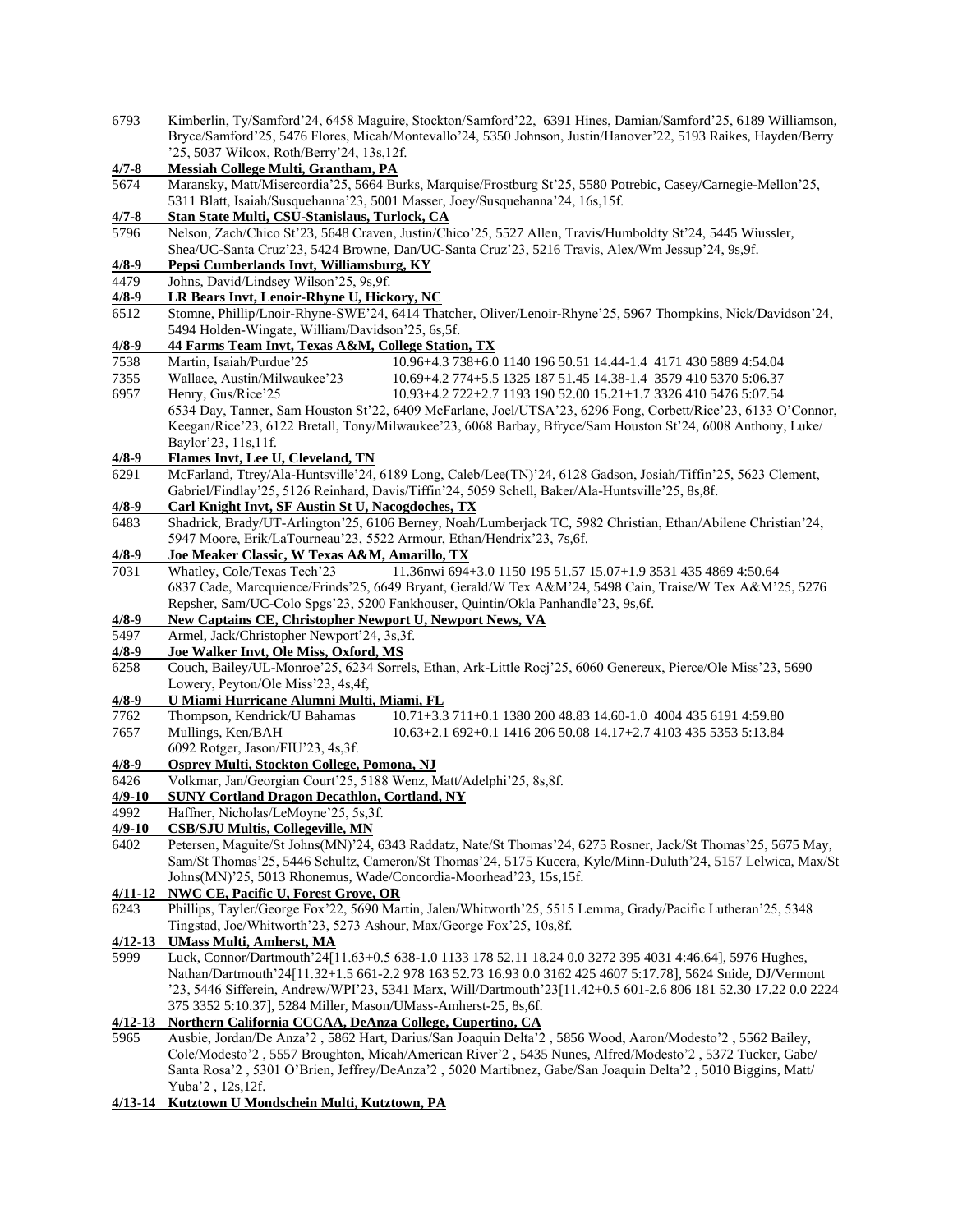| 5814 | Jopp, Oscar/Lafayette'22, 5225 Walsh, Doug/Bloomsburg U'2?, 5167 Gray, Stephen/Thomas College'24, 11s,11f. |
|------|------------------------------------------------------------------------------------------------------------|
|      | 4/13-14 Red Raider Open, Northwestern (IA) College, Orange City, IA                                        |

5525 Paulsen, Bryce/Northwestern (IA)'23, 5255 Thelander, Ben/Northwestern (IA)'24, 4s,4f.

#### **4/13-14 Bryan Clay Invt, Azusa Pacific U, Azusa, CA**

| <b>Collegiate</b> |                                                                        |                                                                                                                 |  |
|-------------------|------------------------------------------------------------------------|-----------------------------------------------------------------------------------------------------------------|--|
| 8528              | Owens, Ayden/Arkansas'23                                               | 10.27+1.2 751+1.7 1489 192 46.12 13.80-0.3 4300 470 5350 4:13.17 NR, CR                                         |  |
| 8179              | West, Austin/Iowa'24                                                   | 10.65+1.2 745 0.0 1411 195 46.41 14.48+2.1 4263 430 6039 4:27.86                                                |  |
| 7941              | McMorris, Hakim/California'23                                          | 10.42+1.2 750+1.7 1419 198 46.36 14.00+0.8 2973 450 4929 4:33.05                                                |  |
| 7881              | Spejcher, Daniel/Arkansass'22                                          | 10.88+1.2 709 0.0 1513 189 49.52 14.38+0.8 4348 490 5523 4:51.36                                                |  |
| 7857              | Ply, JJ/Abilene Christian                                              | 11.17+1.9 701+1.7 1217 213 50.11 14.29-0.3 3985 460 5724 4:24.45                                                |  |
| 7803              | Cooper, Dylan/Athletic Lab                                             | 11.27+1.9 696+2.3 1480 195 51.22 14.49+2.1 4316 450 6310 4:34.09                                                |  |
| 7760              | Van Klaveren/UT-Arlington-NED'22                                       | 10.94+1.9 702+1.7 1378 189 47.10 14.33+0.8 3349 460 5498 4:38.39                                                |  |
| 7602              | Thorner, Oliver/Washington'23                                          | 10.99+1.9 669+0.5 1295 192 49.06 15.24-1.1 4007 470 5485 4:24.92                                                |  |
| 7414              | Rogers, Denim/Texas Tech'22                                            | 10.76+1.2 658+2.3 1275 198 48.46 14.23-0.3 3817 450 4919 5:01.72                                                |  |
| 7317              | Swaby, Noah/Arkansas'23                                                | 11.23+1.9 622+2.5 1496 177 51.17 15.66+2.1 4680 430 6151 4:39.53                                                |  |
| 7139              | Schlueter, Jami/Washington'24                                          | 11.11+1.9 683+1.0 1290 186 51.91 14.85+0.8 3636 440 4996 4:39.72                                                |  |
|                   | 6808 Cudequest, Taylor/unat, 12,12f.                                   |                                                                                                                 |  |
| Div 'A'           |                                                                        |                                                                                                                 |  |
| 8022              | Vollmer, Max/Oregon'23                                                 | 10.74-0.1 717+3.4 1512 194 47.84 14.59+3.4 4086 470 5557 4:34.68                                                |  |
| 7588              | Farmer, Josh/UC-Irvine'23                                              | 10.62-0.1 728+0.9 1374 188 47.80 14.92+3.4 3763 460 4175 4:37.11                                                |  |
| 7385              | Boon, Scott/Houston Baptist'22                                         | 11.25-0.1 711+1.3 1239 197 50.90 15.77+1.4 3835 480 5101 4:34.38                                                |  |
| 7348              | Quimet, Aiden/Illinois'24                                              | 11.05+1.0 718+1.2 1338 185 50.31 15.23+2.2 3634 470 5572 4:57.31                                                |  |
| 7327              | Kinder, Jett/Oregon'24                                                 | 11.36-0.1 713+0.3 1389 197 53.21 15.79+2.1 3920 480 6101 5:06.69                                                |  |
| 7190              | Lombardi/Fresno Pacific'22                                             | 11.31+1.0 626+1.3 1065 194 50.39 14.96+2.1 4083 440 5479 4:28.29                                                |  |
| 7040              | Krog, Lincoln/Azusa Pacific'25                                         | 11.34+1.0 707+0.6 1194 182 50.92 15.90+2.1 3916 440 4949 4:36.83                                                |  |
| 6912              | Bryan, Anthony/Liberty'24                                              | 11.13+1.0 691+2.2 1306 182 51.45 14.35+3.4 3561 450 4690 5:26.82                                                |  |
|                   |                                                                        | 6886 Bianco, Nick/Colorado'24, 6642 Vorkink, Dallin/BYU'23, 66197 Beynon, AJ/BYU'23, 5597 Walker,               |  |
|                   | Jackson/unat, 15s, 12f.                                                |                                                                                                                 |  |
| Div 'B'           |                                                                        |                                                                                                                 |  |
| 7643              | Talbot, Sam/unat                                                       | 10.88-1.5 702+0.3 1396 185 48.92 14.28+2.4 3972 415 5634 4:31.31                                                |  |
| 7318              | Poff, Nathan/Oregon'23                                                 | 11.11-1.5 692 0.0 1280 191 49.32 15.90-2.2 3922 435 4790 4:22.22                                                |  |
| 7156              | Walburn, Lee/Carroll (MT)'24                                           | 11.31-1.5 644+1.6 1317 188 50.27 16.13-2.2 4082 435 5605 4:35.25                                                |  |
| 7119              | Churchman, Noah/Fort Hays St'24                                        | 10.83-1.5 683 0.0 1187 197 47.65 15.58+3.7 3236 445 4094 4:44.63                                                |  |
| 7045              | Bouzigues, Dylan/Cal Poly'22                                           | 11.71+0.8 648-0.1 1270 188 52.72 15.01+3.7 3996 465 4852 4:33.59                                                |  |
|                   |                                                                        | 6665 Katahdin, Arthur'25, 6503 Vetsch, Jack/Iowa St'23, 6399 Van Erp, Eric/N Dakota St'23`, 5469 Klein, Drew/C  |  |
|                   | Washington'25, 15s,9f.                                                 |                                                                                                                 |  |
| Div 'C'           |                                                                        |                                                                                                                 |  |
| 6714              |                                                                        | Aguilar, Andrerw/CSU-Fullerton'24, 6634 Ostrinski, Garrett/Fresno St'24, 6406 Evans, Ryan/London-Western-CAN,   |  |
|                   |                                                                        | 6355 Pakkebier, Jack/Fort Hays St'23hg, 6227 Shafis, Michael/Illinois'24, 6175 Borillo-Febrer, Pau/Washburn'25, |  |
|                   |                                                                        | 6135 Porterfield, Quintin/E Washington'22, 6027 Shulikov, Michael/Idaho St'25, 6006 Thomas, Brad/UCSB'25, 5384  |  |
|                   | Fisher, Shane/unat, 5303 Swabik, John/Colorado'25, 20s, 11f            |                                                                                                                 |  |
| 4/14-15           | Bison Classic, Bucknell U, Lewisburg, PA                               |                                                                                                                 |  |
| 6691              |                                                                        | Goodman, Jason/Slippery Rock'22, 6671 McNamara, Matt/Army West Pt'22, 6401 Wolford, Michael/Buffalo'2,          |  |
|                   |                                                                        | 6025 Boyd, Mason/Shippensburg'2, 5816 Gabalski, Kevin/Buffalo'2, 5719 Carney, Caleb/E Stroudsburg'2, 5657       |  |
|                   |                                                                        | Coprivnicar, Gideon/Lehigh'2, 5478 Daley, Daniel/E Stroudsburg'2, 5352 Thomas, Gavin/Slippery Rock'2, 5349      |  |
|                   |                                                                        | Brewer, Aiden/Bucknell'2, 5349 Lissner, Robert/Shippnsburg'2, 5286 Adams, Kyle/Slippery Rock'2, 5266            |  |
|                   | Krzyzaniak, Eric/E Stroudsburg'2, 5138 Murphy, Jack/Lehigh'2, 17s,16f. |                                                                                                                 |  |
|                   | 4/14-15 Redbird Classic, Illinois St U, Normal, IL                     |                                                                                                                 |  |
| 7231              |                                                                        | Atias, Ariwel/Illinois St'24 11.22+0.8 702+3.4 1195 197 52/30 15.59+0.5 4172 465 5700 5:04.61                   |  |
|                   |                                                                        | 5666 Knoblett, Chase/Illinois St'24, 5400 Miedema, Caleb/Illinois St'23, 5129 Nguy, Davis/Ill Wesleyan'23, 5062 |  |
|                   | Ward, Cade/unat, 6s, 6f.                                               |                                                                                                                 |  |
|                   | 4/14-15 Tiffin U Classic, Tiffin, OH                                   |                                                                                                                 |  |
| 6743              |                                                                        | Moore, Travis/Ashland'22, 6374 Dooley, Noah/Davenport'23, 5698 Fullmer, Andy/Capitol'24, 5644 Berger, Joel/     |  |
|                   |                                                                        | Walsh'23, 5521 Hluch, Connor/Walsh'22, 5002 McVicker, Max/Walsh'25, 9s,9f                                       |  |
| $4/20 - 21$       | <b>BYU Robison Invt, Provo, UT</b>                                     |                                                                                                                 |  |
| 7604              | Vorkink, Dallin/BYU'23                                                 | 11.20+2.3 654 0.0 1321 197 50.49 14.71+2.7 4051 490 5287 4:27.29                                                |  |
| 6958              | Berkey, Neal/Utah Valley'24,                                           | 11.32+0.8 718 0.0 1144 197 51.34 15.24+2.7 2908 470 4493 4:48.41                                                |  |
|                   |                                                                        | 6770 Chaase, Gardom/Idaho St'24, 6642 Smith, Jed/.Weber St'24, 6561 Maurer, Trenton/Southern Utah'24, 6367      |  |
|                   |                                                                        | Rudder, Josh/Utah Valley'22, 6055 Dupee, Caden/Utah St'23, 5850 Nelson, Joe/BYU'25, 5549 Garrett, Ethan/Idaho   |  |
|                   | St'24, 5104 Petersen, Carson/unat,                                     |                                                                                                                 |  |
| 4/22-23           | Jim Dutcher, Doane U, Crete, NE                                        |                                                                                                                 |  |
|                   |                                                                        |                                                                                                                 |  |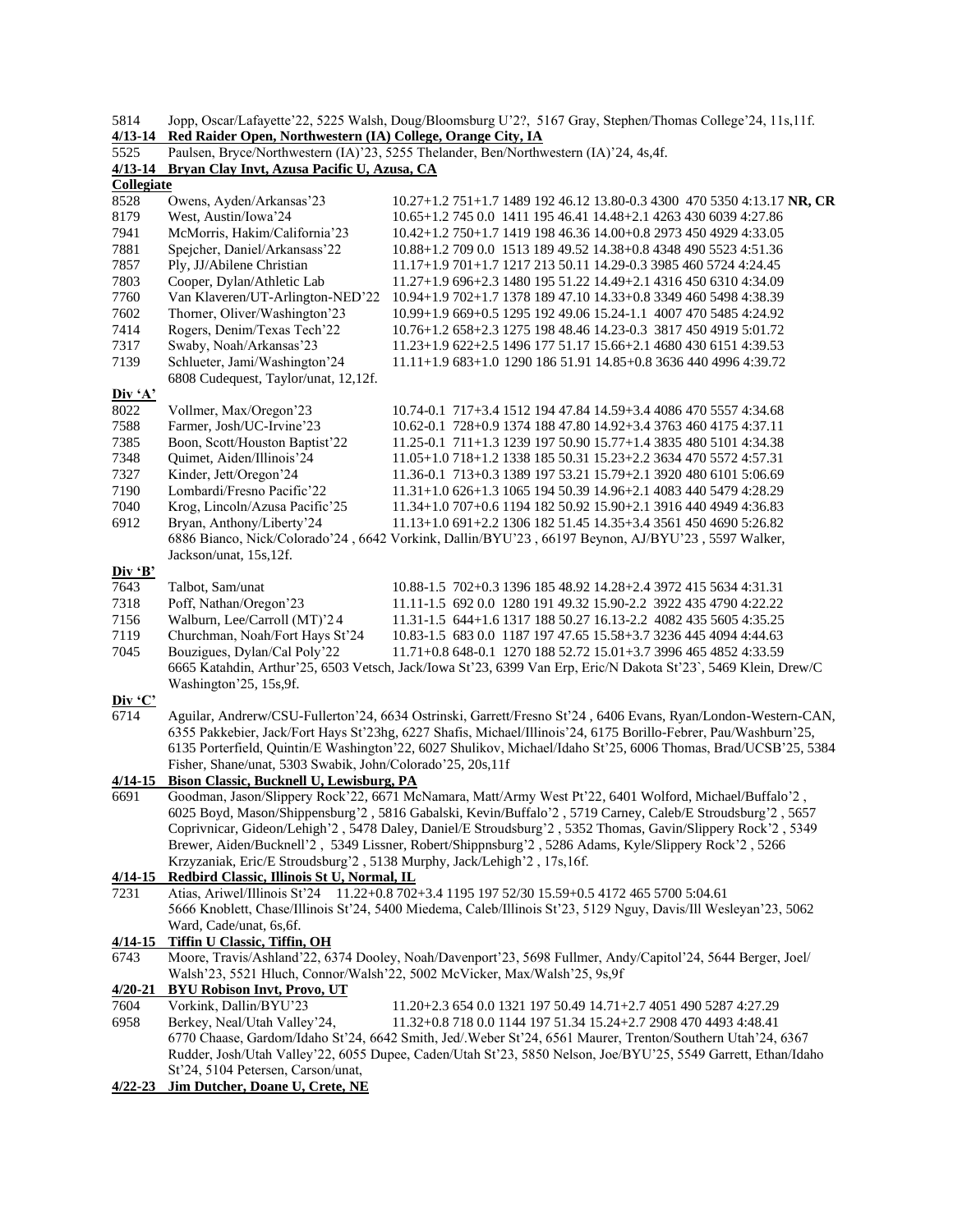- 6609 Weilbelhaus, Seth/Mount Marty'24, 6370 Heitz, Lucas/Central'25, 6259 Thompson, Jaxon/Central'25, 6048 Pakkebier, Reid/Central'25, 6023 Arcos, David/Doane'25, 6018 Belden, Jarod/York(NE)'24, 5531 Zimmerman, Mason/Doane'15, 5357 Klein, Brody/Central'25, 5251 Schelis, Mason/Mount Marty'24, 5226 Thompson, Nick/ Central'24, 5113 Baker, Adam/Doane'24, 5105 Fye, Zach/Doane'25, 13s,13f.
- **4/22-23 Northern State U Dewey Donat, Aberdeen, SD**
- 5854 Roberts, Treshawn/Dakota St'23, 5689 Willis, Jackson/Northern St'25, 5657 McGlynn, Zach/N Dakota St'25, 5156 Morel, Zach/Waldorf'23, 5143 Stevenson, Malachi/U Mary'25, 5073 Deeborn, Koate/N Dakota St'24, 16s,14f.
- **4/22-23 Warhawk Multi, U Wisc-Whitewater, Whitewater, WI**
- 6235 Werven, Simon/Marquette'24, 5766 McGinn, Jack/Whitewater'25, 4s,3f.
- **4/22-23 Navy Invt II, USNA, Annapolis, MD**
- 6625 Jancek, Jacob/Navy'25, 6069 Yriarte, Ryder/Navy'25, 5788 Christie, Tom/Navy'25, 5135 Hood, Justice/Navy'25, 8s,7f.

#### **4/22-23 Appalachian Conference Champs, Johnson City, TN**

- 4787 Harrison, Quay/Kentucky Christian'25, 8s,8s.
- **4/22-23 NWC Champs, U of Puget Sound, Tacoma, WA**
- 6243 Phillips, Tayler/George Fox'22, 5690 Martin, Jalen/Whitworth'25, 5515 Lemma, Grady/Pacific Lutheran'25, 5348 Tingstad, Joseph/Whitworth'23, 5223 Ashour, Ash/George Fox'25, 10s,8f

#### **4/23-24 Sun Conference Champs. Miramar Complex, Miramar, FL**

- 5420 Steenwinkel Nigel/Keiser'25, 3s,3f.
- **4/23-24 SUNY Geneseo Multis, Geneseo, NY**
- 6387 Angelone, Aeden/Rochester;24, 5821 Forer, Jarod/Rochester'22, 5778 Andres, Luke/SUNY-Geneseo'22, 10s,9f.
- **4/25-26 NJCAA Reg # 1, Mesa CC, Mesa, AZ**
- 6334 Gosselin, Theodore/MesaCC'2 , 5187 Newankwo, Obinna/C Arizona'2 , 5143 Brown, Joshua/PimaCC'2 , 6s,6f.
- **4/26-27 Frontier Conf Champas, Great Falls, MT** 6783 Walburn, Lee/Carroll'24[11.48nwi 621nwi 1302 186 49.89 15.68nwi 4365 397 4646 4:57.56], 6307 Glaser, Brett/ Carroll(MT)'24, 2s,2f

#### **4/27-28 Drake Relays, Des Moines, IA**

- 7145 Tordsen, Jakob/Concordia-St Paul'22 11.58 673 1256 201 50.96 15.35 3699 450 5811 5:01.04
- 7011 Eggers, William/Athletic Lab 11.51 661 1271 183 50.33 15.68 4161 430 5201 4:44.93
- 7010 Enerson, Ryan/Ragnarok AC 11.81 643 1405 192 51.15 15.01 3723 440 4839 4:42.79

6697 Morton, Carter/N Iowa'24, 6487 Butcher, Zach/N Iowa'24, 6341 Bartels, Drew/N Iowa'25, 5845 Closson, Dalton/Wartburg'23, 5411 Morel, Zach/Waldorf'23, 5362 Kraft, Zach/Iowa St'25, 5133 DeRousse, Mayson/Missouri Baptist'23, 11s,10f.

#### **4/29-30 Pac West Conf Champs, Pt Loma U, Pt Loma, CA**

- 5191 Bartlett, Toby/Fresno Pacific'23, 3s,3f.
- **4/29-30 Rocky Mountain (RMAC) Vhamps, Black Hills St, Spearfish, SD**
- 6272 McGraw, Conor/Black Hills'24, 6241 Kleinsasser, Travis/South Dakota'24, 6144 Johnson, Terrel/CSU-Pueblo'24, 6111 Thompson, Aidan/South Dakota'25, 5951 Rhoades, Harley/Chadron St'23, 5793 Repsher, Sam/UC-Colo. Spg'23, 5548 Brown, Pete/ Chadron St'24, 5511 Dower, Kaden/Chadron St'25, 9s,9f.
- **4/28-29 Golden State Conf Champs, Westmont College, Santa Barbara, CA**
- 5361 Sumers, Eli/The Masters'2 , 5127 Travis, Alex/Wm Jessup'2, 6s,6f.
- **4.30-5/1 NJCAA Reg 3 Champs, Herkimer CC, Herkimer, NY**

#### **4/30-5/1 Northern Coast,(NCAC) Champs, Oberlin College, Oberlin, OH**

6092 Brown, Jacob/Denison'24, 5788 Jansen, Daniel/DePauw'25, 5611 Bigler, Max/Wabash'22, 5577 Cullinan, Stephen/ Allegheny'23, 5486 Oostman, Jake/Wabash'25, 5384 Zappala, Gionivoni/Wabaqsh'23, 5030 Callinan, Stephen/ Wittenberg'24, 10s,9f.

#### **4/30-5/1 Southern Conf (SoCon) Champs, Samford U, Birmingham, AL**

- 6769 Kimberlin, Ty/Samford'24, 6672 McGuire, Stockton/Samfotrd'22, 6457 Hines, Damian/Samford'25, 6075 Williamson, Bryce/Samford'25, 5984 McCray, Kelton/Samford'24, 5693 Blount, Isaiah/VMI'25, 5249 Linko, Kevin/VMI'25, 10s,10f.
- **5/1-2 Mid-South Conf Champs, The Cumberlands, Williamsburg, KY**
- 4607 Johns, David/Lindsay Wilson'25, 5s,5f,
- **5/1-2 Mountain East Conf Champs, Glenville St, Glenville, WV**
- 6053 O'Donnell. Adam/West Liberty'2 , 5599 Burks, Marquise/Frostburg St'2 , 5141 Swanpoel, Andre/Charleston(WV)'2 , 9s,9f.
- **5/1-2 NJCAA Reg XI, Iowa Western CC, Council Bluffs, IA**
- 5698 Scott, Aries/Iowa Central'24, 5002 Pribbernow, Forrest/Iowa Western'25, 4s,4f.

## **5/2-3 GNAC Champs, W Washington U, Portland, OR**

6488 Schmidt, Steven/NW Nazarene'25, 6436 Klein, Drewe/C Washington'25, 6220 Boyd, Andrew/St Martins'24, 6053 Kenny, Ryan/W Washington'25, 5987 Cummings, Cooper/W Washington'24, 5966 Nye, Turner/NW Nazarene'24, 5482 Easley, Logan/C Washington'24, 9s,9f.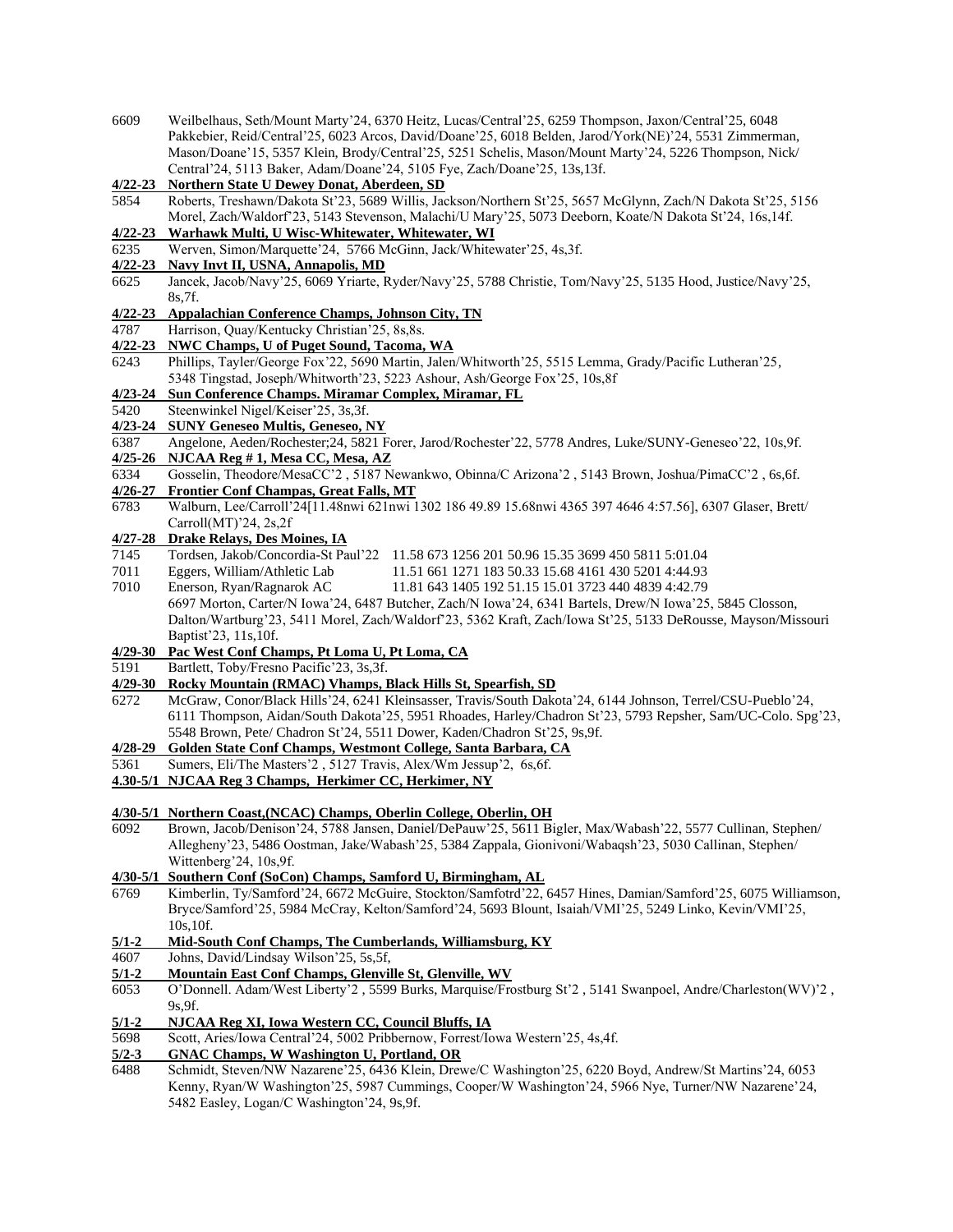| $5/4 - 5$        | Great Midwest Conf Champs, Kentucky Wesleyan, Owensboro, KY                                                   |
|------------------|---------------------------------------------------------------------------------------------------------------|
| 6155             | Gadson, Josiah/Tiffin'25, 5920 Clemenyt, Gabriel/Findlay'25, 5830 Berger, Jpel/Walsh'23, 5469 McVicker, Max/  |
|                  | Walsh'25, 5143 Reinhard, Davis/Tiffin'24, 9s,8f.                                                              |
| $\frac{5}{4}$ -5 | <b>GLIAC Champs, Grand Valley St, Allendale, MI</b>                                                           |
| 7172             | Dooley, Noah/Davenport'23<br>10.52+2.0 713+1.2 1178 198 49.82 14.70+0.7 3268 450 4296 5:01.16                 |
|                  | 6148 Westarb, Dan/Saginaw Valley'22, 5257 Trall, Ian/Grand Valley'24, 4s, 4f.                                 |
|                  |                                                                                                               |
| $5/5-6$          | <b>SAC Champs, Anderson College. Anderson, SC</b>                                                             |
| 6711             | Jungmichel, Stefen/Queens(NC)-GER'24, 6627 Daireaux, Darian/Queens(NC)-FRA'25, 6323 Rey, Simon/Queens         |
|                  | (NC)-FRA'25, 5987 Thatcher, Oliver/Lenoir-Rhyne'25, 5444 Brandi, Gabriel/Queens(NC)'25, 5323 Chilton, Nolan/  |
|                  | Catawba'22, 8s, 8f.                                                                                           |
| $5/5 - 6$        | <b>Crossroads League Champs, Notre Dame, Notre Dame, IN</b>                                                   |
| 6246             | Fleming, Elisha/Bethel(IN)'23, 5141 Wills, Jaden/Marian(IN)'25, 5049 Kitson, Connor/Grace'25, 7s,7f.          |
| $5/5 - 6$        | <b>CCCAA Southern Champs, Moorpark College, Moorpark, CA</b>                                                  |
| 6138             | Daniels, Max/Mt Sac'25, 5967 Young, Tyler/Orange Coast'24, 5839 Pearson, Bryce/Cerritos'25, 5814 Monaco,      |
|                  | Tucker/Cerritos'25, 5571 Ballentine, Matt/Canyons'25, 5558 Havens, Jeramiah/San Diego Mesa'25, 5454 Vasquez,  |
|                  | Reno/Riverside'25, 11s, 10f.                                                                                  |
| $5/5-6$          | <b>Gulf South Conf Champs, Mississippi College, Clinton, MS</b>                                               |
| 6679             | Long, Caleb/Lee(TN)'2, 6585 McFarland, Terry/Trey/Ala-Huntsville'2, 5871 Boleware, Nate/Montevallo'2, 5716    |
|                  | Surman, Dan/Lee(TN)'2, 5587 Vick, David/Montevallo'2, 5521 Flores, Micah/Montevallo'2, 5323 Cunningham,       |
|                  |                                                                                                               |
|                  | Stacen/Lee(TN), '2, 5240 Robinson, Reed/W Alabama'2, 9s, 9f.                                                  |
| $\frac{5}{5-6}$  | <b>SWAC Champs, Prairie View U, Ptairie View, TX</b>                                                          |
| 6269             | Rochford, Che/Ark-Pine Bluff'2, 6126 Hopkins, Michael/Bethune-Cookman'2, 6177 Stanislaus, Franklyn/Ark-Pine   |
|                  | Bluff'2, 6101 Richards, David/Bethune-Cookman'2, 5920 McCoy, Marc/Bethune-Cookman'2, 5787 Johnson,            |
|                  | Isaiah/Bethune-Cookman'2, 5413 Moseley, Nicholas/Alabama St'2, 5411 Lewis, Gareth/Texas Southern'2. 9s,9f.    |
| $5/5-6$          | <b>CCAA Champs, San Francisco St, San Francisco, CA</b>                                                       |
| 5768             | Nelson, Zach/Chico St'2, 5677 Mickelson, Aaron/Chico St'2, 5545 Allen, Trais/Humboldt St'2, 5541 Zapata,      |
|                  | Gabriel/Cal Poly-Pomona'2, 6s, 6f.                                                                            |
| $5/5-6$          | New England D III Champs, Williams College, Williamstown, MA                                                  |
| 6167             | Evans, Liam/Bates'2, 6087 Rosewell, Carter/Tufts, 5683 Siffelen, Andrew/WPI'2, 5681McGuire-Berk, Dov/         |
|                  | Bowdoin'2, 5819 Koch, Evan/Bates'2, 5535 Gray, Stephen/Thomas College'2, 5325 Spelke, Max/Amherst'2, 5241     |
|                  | Tibbles, Joseph/Gordon'2, 11s,9f.                                                                             |
| $5/5-6$          | Great American Conf Champs, Okla Baptist, Shawnee, OK                                                         |
| 6436             | Hipshire, Matt/Harding'2 . 6071 Nutter, Zane/Okla Baptist'2, 5622 White, Connor/Sn Arkansas'2, 5237 Cantrell, |
|                  |                                                                                                               |
|                  | Jacob/Harding'2, 9s,9f.                                                                                       |
| $5/5-6$          | <b>ASC Conf Champs, McMurry College, Abilene, TX</b>                                                          |
| 6177             | Moore, Erik/LeTourneau'2, 5731 Miller, Shepherd'2, 5469 Tpgers, Rylan/McMury'2, 5317 Murphy,                  |
|                  | Josiah/LeTourneau'2, 11s, 10f.                                                                                |
| $5/5-6$          | Lone Star Conf Champs, Texas A&M, Kingsville, TX                                                              |
| 7401             | Harper, Jonathon/TAMU-Kingsville'22 10.70+1.9 722+0.6 1337 186 50.99 14.32+0.6 3669 470 4688 4:56.73          |
| 6901             | Lumpkins, Kyle/Angelo St'23<br>11.31+2.3 671+2.6 1102 198 51.87 14.61+0.6 3978 430 3744 4:47.20               |
|                  | 6797 Wallace, Dean/TAMU-Kingsville'23, 6708 Martin, Chaney/Okla Christian'24, 6435 Goode, Creed/Angelo St'22, |
|                  | 6219 Samples, Alex/Okla Christian'24, 5934 DeLeon, Roel/TAMU-Kingsville'24, 5678 Cain, Traise/W Tex A&M'25,   |
|                  | 11s,9f.                                                                                                       |
| $5/6 - 7$        | Wisconsin Intercollegiates (WIAC) Champs, Wisc-LaCrosse, LaCrosse, WI                                         |
| 7193             | Weaver, Marcus/Wisc-Eau Claire'24 11.57+0.6 670+2.8 1427 195 52.53 16.12+0.8 4312 455 6478 5:15.23            |
|                  | 6587 Barth, Mason/Stout'25, 6495 Rice, Jacob/Plateville'22, 62-3 Chesterman, Nick/Stevens Pt'22, 6177 Dick,   |
|                  | Brandon/Stout'25, 6165Bosshart, RJ/Oshkosh'24, 6132 Zachgo, Hayden/Stout'25, 6129 Foland, Max/Eau Claire'25,  |
|                  |                                                                                                               |
|                  | 5927 McGinn, Jack/Whitewater'25, 5904 Mestnik, Tommy/Eau Claire'25, 5780 Sears, Aden/Oshkosh'25, 6729         |
|                  | Jensen, Joe/LaCrosse'25, 5331 Smith, Trey/Whitewater'25, 5227 Wiebelhaus, Dominic/Platteville'25, 5055 Cole,  |
|                  | Tom/Stevens Pt'25, 15s, 16f.                                                                                  |
| $\frac{5}{6}$ -7 | Horizon League Champs, Oakland U, Rochester, MI                                                               |
| 6189             | Bye, Matt/Milwaukee'2, 6133 Bretall, Tony/Milwaukee'2, 5779 Auernheimer, Kai/Purdue-FtWayne'2, 5133 Misky,    |
|                  | Jack/Milwaukee'2, 5130 Lietzow, Joe/Detroit-Mercy'2. 5121 Jones, Simon/Detroit-Mercy'2, 5080 Williams,        |
|                  | Markeal/Oaklad'2, dnf Wallace, Austin/Milwaukee'2 [11.17nwi 725nwi 1287 181 51,39 nm 3342], 10s,9f.           |
| $\frac{5}{6}$ -7 | Colonial (CAA) Champs, Northeastern U, Boston, MA                                                             |
| 6065             | Layton, Dan/William&Mary'2, 5800 Wisnaskas, Paul/Northeastern'2, 5613 Hunt, Ryan/UNC-Wilmington'2, 4s,3f.     |
| $5/6 - 7$        | Northeast 10 Conf Champs, Stonehill College, Easton, MA                                                       |
| 6369             | Smith, Shane/Sn Conn St'2, 5765 Torok, Dylan/Sn Conn St'2, 5671 Wentz, Matt/Adelphi'2, 5370 Parker, Cole/New  |
|                  |                                                                                                               |
|                  | Haven'2, 5214 Hafner, Nicholas/LeMoyne'2, 5189 Wakefield, Anthony/St Rose'2, 7s,7f.                           |
| $5/6 - 7$        | Colonial (CAA) Champs, Northeastern U, Boston, MA                                                             |
| 6065             | Layton, Dan/William&Mary'2, 5800 Wisnaskas, Paul/Northeastern'2, 5613 Hunt, Ryan/UNC-Wilmington'2, 4s,3f.     |
| $5/6 - 7$        | Patriot League, US Naval Academy, Annapolis, MD                                                               |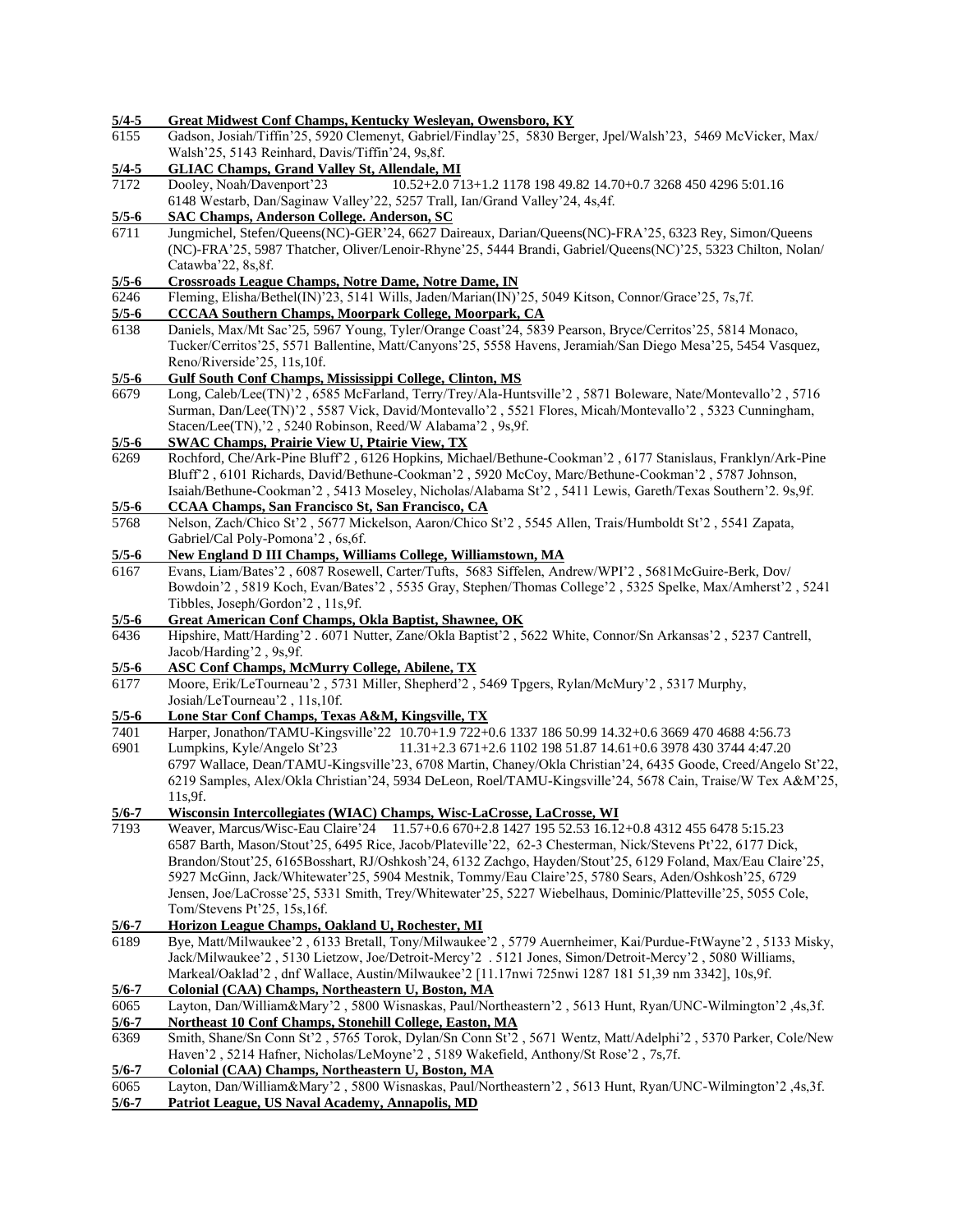| 6684              | Autrey, Baynes//Navy'2 [11.06+1.0 681+0.5 1205 183 52.10 14.62+1.1 3211 443 4062 5:11.88], 6455 McNamara,                                                                |  |
|-------------------|--------------------------------------------------------------------------------------------------------------------------------------------------------------------------|--|
|                   | Matt/Army-West Pt'2, 6446 Jancek, Jacob/Navy'2, 6271 Franco, Stephen/Boston U'2, 6184 Counts, David/Army-                                                                |  |
|                   | West Point'2, 5869 Perinotti, Franco/Bucknell'2, 5777 Reynolds, Jack/Boson U'2, 5776 Coprivnicar, Gideon/                                                                |  |
|                   | Lehigh'2, 5248 Brewer, Aiden/Bucknell'2, 5199 Negrete, Miguel/Bucknell'2, 13s,10f.                                                                                       |  |
| $\frac{5}{6}$ -7  | Centennial Conf Champs, Ursinus College, Collegeville, PA                                                                                                                |  |
| 5265              | Phair, Bastian/Swarthmore'2, 5197 Reilly, James/JHU'2, 5149 Miske, Charlie/Dickinson'2, 8s, 8f.                                                                          |  |
| $5/6 - 7$         | Southland Conf Champs, Turner Stadium, Humble, TX                                                                                                                        |  |
| 7421              | Boon, Scott/Houston Baptist'2<br>11.42+0.4 689+0.9 1201 197 51.04 15.23+1.5 4031 480 5101 4:26.38                                                                        |  |
| 7325              | Hudgens, Isaiah/Incarnate Word'2<br>10.85+0.4 656+1.1 1219 191 48.64 14.26+1.9 4119 490 4049 5:03.02                                                                     |  |
|                   | 5862 Gilliam, Jeremiah/Incarnate Word'2, 5443 Barrett, Parker/Incarnate Word'2, 5065 Williams, Dallas/Incarnate                                                          |  |
|                   | Word'2, 6s, 6f.                                                                                                                                                          |  |
| $\frac{5}{6}$ -7  | <b>CCIW Champs, Wheaton College, Wheaton, IL</b>                                                                                                                         |  |
| 5473              | Kedzior, Adam/Carthage'25, 5261 Nguy, Davis/IL Wesleyan'23, 5150 Armstrong, Brian/N Central'22, 9s,9f.                                                                   |  |
| $5/6 - 7$         | <b>USATF National Champs, U of Arkansas, Fayetteville, AR</b>                                                                                                            |  |
| 8867              | Scantling, Garrett/NIKE<br>10.68+0.9 768+1.5 1612 204 48.38 13.59+1.0 5104 515 6716 4:46.37                                                                              |  |
| 8720              | Garland, Kyle/Georgia<br>10.63+0.9 786+1.0 1644 207 49.04 13,71+1.0 4616 485 5637 4:43.21                                                                                |  |
| 8573              | Ziemek, Zach/unat<br>10.56+0.9 762+1.7 1497 204 50.44 14.71-0.2 5164 515 5941 4:39.60                                                                                    |  |
| 8135              | Bastien, Steven/unat<br>10.76+0.9 767+2.0 1361 201 47.44 14.49-0.2 3741 495 5283 4:30.75                                                                                 |  |
| 7897              | Price, Hunter/FK Elite TC<br>10.81+0.9 743+1.9 1344 204 48.96 14.35+0.2 3740 445 5634 4:40.00                                                                            |  |
| 7876              | Cooper, Dylan/unat<br>11.20+0.6 704+1.2 1429 198 51.40 14.43-0.2 4646 445 6132 4:31.71                                                                                   |  |
| 7759              | Flood, Jack/unat<br>11.00+0.6 690+1.3 1296 204 49.99 13.86+1/0 4028 465 5709 4;50.53                                                                                     |  |
| 7295              | Walker, Jackson/unat<br>11.34+0.6 631-0.1 1277 186 50.36 15.14+2.2 4260 455 5734 4:36.93                                                                                 |  |
| 7039              | Eggers, William/unat<br>11.06+0.6 677+1.8 1136 183 49.56 15.66+2.2 3907 415 5617 4:51.52                                                                                 |  |
| 6684              | Cogdill, Josh/unat<br>11.11+0.6 661+1.1 1316 192 50.10 14.85+0.2 3943 nh 5773 4:39.62                                                                                    |  |
| 5984              | Martin, Kyle/JacksonvilleAC 11.17+0.6 683+1.9 1321 186 51.14 14.31+0.2 nm 455 4858<br>dnf                                                                                |  |
| 5686              | Delgado, Joe/unat<br>10.91+0.9 718+1.8 1363 192 48.88 14.88+0.2 4565 nh nm<br>dnf                                                                                        |  |
| 5413              | Clark, Mat/unat<br>11.47+0.6 671+2.1 1331 183 51.99 16.04+2.2 3676 nh 4511<br>dnf                                                                                        |  |
|                   | dnf Williams, Devon/NYAC[10.76+0.9 773+1.2 1393 189 48.57 13.92+1.0 4822 nh dns], 14s,13f.                                                                               |  |
| $5/6 - 7$         | <b>Big West Conf Champs, UC Davis, Davis, CA</b>                                                                                                                         |  |
| 6983              | Aguilar, Andrew/CSU-Fullerton'2<br>11.15+1.7 663-0.6 1160 181 49.64 15.15+1.0 3464 441 4537 4:40.80                                                                      |  |
| 6925              | Bouzigues, Dylan/Cal Poly'2<br>11.89+1.7 629+0/9 1208 190 53.43 15.17+1.9 4132 461 5127 4:37.89                                                                          |  |
| 6919              | Godfrey, Josh/UCSB'2<br>11.01+1.7 706+1.6 1105 187 51.78 16.31+1.0 3525 451 4966 4:45.03                                                                                 |  |
|                   | 6662 Thomas, Brad/UCSB'2, 6624 Molina, Matt/UCSB'2, 6613 Michiels, Peter/UCSB'2.6020 Gammal. Nick/Cal                                                                    |  |
|                   | Poly'2, 6005 Reed, Julian/UC-Riverside'2, 5806 Eley, Spencer/Long Beach St'2, 5036 Ishibashi, Ryan/UC Davis'2                                                            |  |
|                   | 10s, 10f.                                                                                                                                                                |  |
| $5/6 - 7$         | <b>GPAC Champs, Doane U, Crete, NE</b>                                                                                                                                   |  |
| 6225              | Wiebelhaus, Seth/Mount Marty'2, 6151 Arcos, David/Doane'2, 6088 Paulsen, Bryce/Northwestern(IA)'2, 6076                                                                  |  |
|                   | Schleis, Mason/Mount Marty'2, 5822 Thelander, Ben/Northwestern(IA)'2, 5705 Zimmerman, Mason/Doane'2, 5599                                                                |  |
|                   | Rupprecht, Nate/Dakota Wesleyan'2, 5118 Baker, Adam/Doane'2, 5108 Tripp, Bryson/Jamestown'2, 12s,11f.                                                                    |  |
| $5/6 - 7$         | Great Lakes Valley (GLV) Conf Champs, SW Baptist, Bolivar, MO                                                                                                            |  |
| 6290              | Hancock, Bladen/SBU'24, 6203 Knittel, Otto/Mo S&T'25, 6126 Janke, Nick/Mo S&T'22,5774 Hurt, Cole/                                                                        |  |
|                   | Indianapolis'25, 5650 Casey, Chad/Lindenwood'24, 5549 Housh, Brayden/CBU'25, 5403 Lockwood, Camden/Mo                                                                    |  |
|                   | S&T'25, 5198 Higgs, Jake/Truman'25, 5039 Nolan, Tyler/Indianapolis'23, 13s,9f.                                                                                           |  |
| $5/6 - 7$         | Heart of America (HAAC) Champs, William Penn, Oskaloosa, IA<br>Smith, Ethan/Central Methodist'2, 5450 Vandun, James/Clarke'2, 5152 Large, Jacob/Grand View'2, 4s,4f.     |  |
| 6128              |                                                                                                                                                                          |  |
| $5/6 - 7$<br>7195 | MIAA Champs, Emporia St, Emporia, MO                                                                                                                                     |  |
| 7048              | Mooney, Trey/Pittsburg St'2<br>11.08 691 1462 182 48.54 14.70 3626 368 5334 4;48.21<br>Miller, Trey/C Missouri'2<br>11.65 708 1248 188 49.39 15.65 3543 418 4627 4:45.23 |  |
|                   | 6402 Wilkes, Brandon/Emporia St'2, 6345 Pakkebier, Jack/Fort Hays St'2, 6205 Pearl, Michael/Washburn'2. 6167                                                             |  |
|                   | Distler, Caleb/C Mssouri'2, 6150 Borillo-Febrer, Pau/Washburn'2, 6045 Mason, Reed/Pittsburg St'2, 5881 Smith,                                                            |  |
|                   | Coby/Emporia St'2, 5838 Davis, Trent/C Missouri'2, 5150 Salmans, Ethan/Fort Hays St'2, 5144 Wiltshire, Malcolm/                                                          |  |
|                   | Fort Hays St'2, 12s, 12f.                                                                                                                                                |  |
| $5 - 6 - 7$       | Liberty League Champs, Vassar College, Poughkeepsie, NY                                                                                                                  |  |
| 5895              | Opsahl, Alex/Rocheaster'23, 5819 Angelone, Rochester'24, 5471 Forer, Jarod/Rochester'22, 8s,7f.                                                                          |  |
| $5/6 - 7$         | <b>SUNYAC Champs, Brockport St, Brockport, NY</b>                                                                                                                        |  |
| 5584              | Andres, Luke/Geneseo'22, 5378 Serp, Ryan/Cortland St'24, 5091 Clarke, Caleb/Geneseo'24, 5080 Mangogna,                                                                   |  |
|                   | Richard/Oneonta'24, 5026 Kelly, Aidan/Oneonta'24, 10s, 10f.                                                                                                              |  |
| $5/6 - 7$         | <b>NACC Champs, Wiscsin Lutheran College, Milwaukee, WI</b>                                                                                                              |  |
| 5290              | Rodmyre, Sam/Wisc Lutheran'22, 5880 Brantner, Tyler/MSOE'23, 5849 Mittelstadt, Marcus/St. Norbert'25, 5184                                                               |  |
|                   | Cicciarelli, Robby/St. Norbert'23, 9s,9f.                                                                                                                                |  |
| 5/7.8             | America Fast Conf Champs Vermont Rurlington VT                                                                                                                           |  |

**5/7-8 America East Conf Champs, Vermont, Burlington, VT**